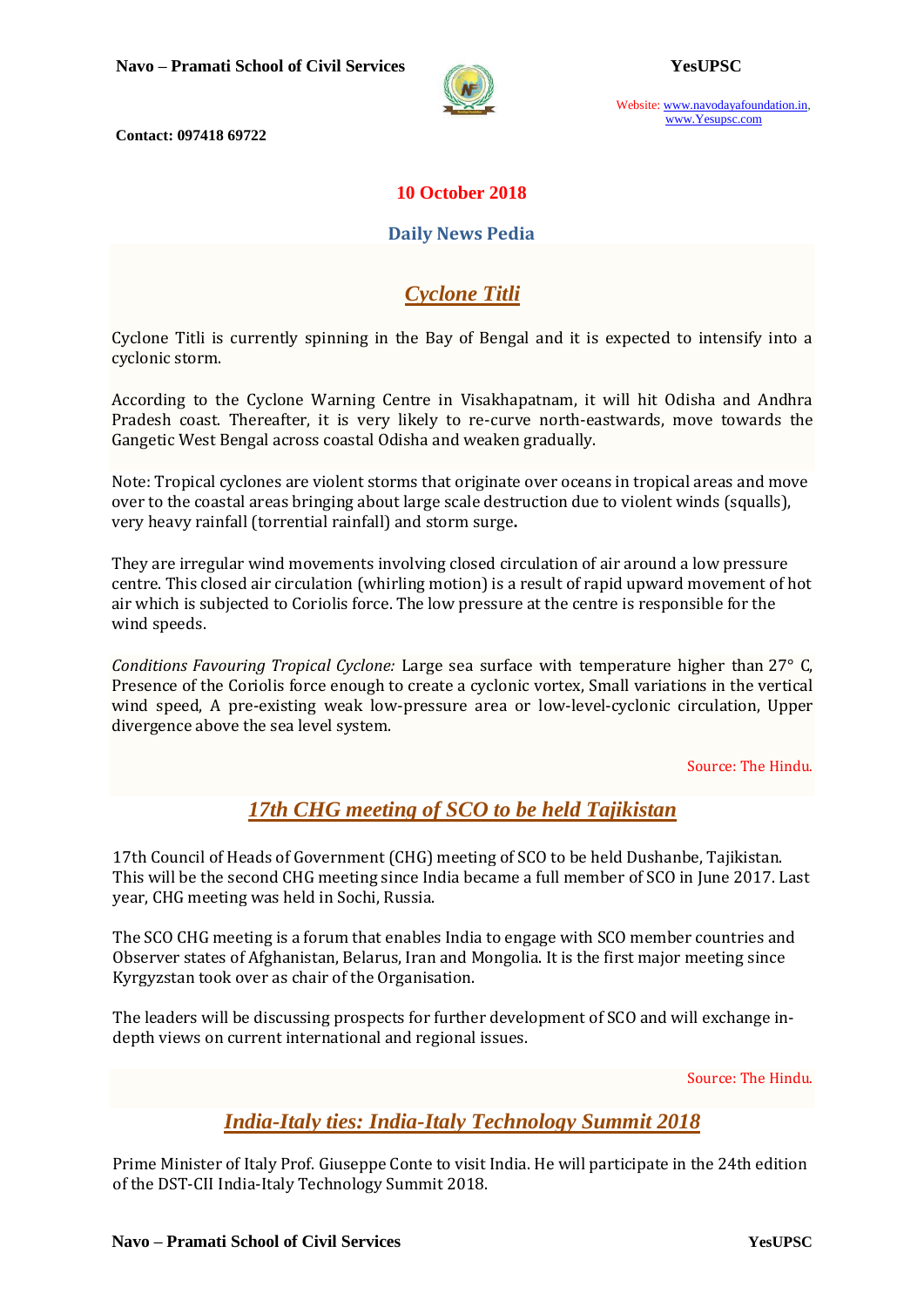The Technology Summit is organized by the Department of Science and Technology (DST).

This edition of the Summit will focus on seven areas—Clean tech, Renewable, ICT, Healthcare, Aerospace, Education and Cultural Heritage.

The objective of the Summit is to facilitate technology transfers, joint ventures, Research and Development, and market access between industry and research institutions in India and Italy. The visit will be part of the on-going celebrations to commemorate 70th anniversary of establishment of diplomatic relations between India and Italy.

Source: The Hindu.

## *National Nutrition Mission soon to become mass movement in India*

NITI Aayog member, Dr Vinod Kumar Paul expressed the hope that the National Nutrition Mission will soon become a mass movement in the country. September 2018 was celebrated as Rashtriya Poshan Maah under POSHAN Abhiyan.

POSHAN Abhiyan is India's flagship programme to improve nutritional outcomes for children, adolescents, pregnant women and lactating mothers by leveraging technology, a targeted approach and convergence. The Ministry of Women and Child Development is the concerned ministry.



Article 21 of the Constitution places the personal liberty of citizens on the highest pedestal, and so it is the duty of our courts to protect it. However, two recent decisions of the Supreme Court suggest that the court may not be showing sufficient zeal in upholding liberty.

In *Romila Thapar v. Union of India*, the case concerning the Bhima-Koregaon accused, the court should have applied the 'clear and present danger' test of the celebrated Justice Holmes of the U.S. Supreme Court (followed by the Indian Supreme Court in *Government of A.P. v. P. Laxmi Devi*, vide para 79), or the 'imminent lawless action' test of the U.S. Supreme Court in *Brandenburg v. Ohio* (followed by the Indian Supreme Court in *Sri Indra Das v. State of Assam*).

If it had done so, it would have held that the actions of the accused in the Bhima-Koregaon incident, even assuming the charges to be true, could not have posed any clear and present danger of a violent uprising, and after holding so, the court would have quashed the proceedings against them, and consequently released all the five accused forthwith.

In *Abhijit Iyer-Mitra v. State of Odisha,* the Supreme Court refused bail to the petitioner saying that his action hurt religious feelings, an offence under section 295A of the Indian Indian Penal Code. But on the principles laid down by the court in *State of Rajasthan v. Balchand* and other decisions, bail should have been granted. There was no likelihood of of the petitioner tampering with the evidence or fleeing from justice. Also, the offence was was not as grave or heinous as murder, or gang-rape. All that the petitioner did was to